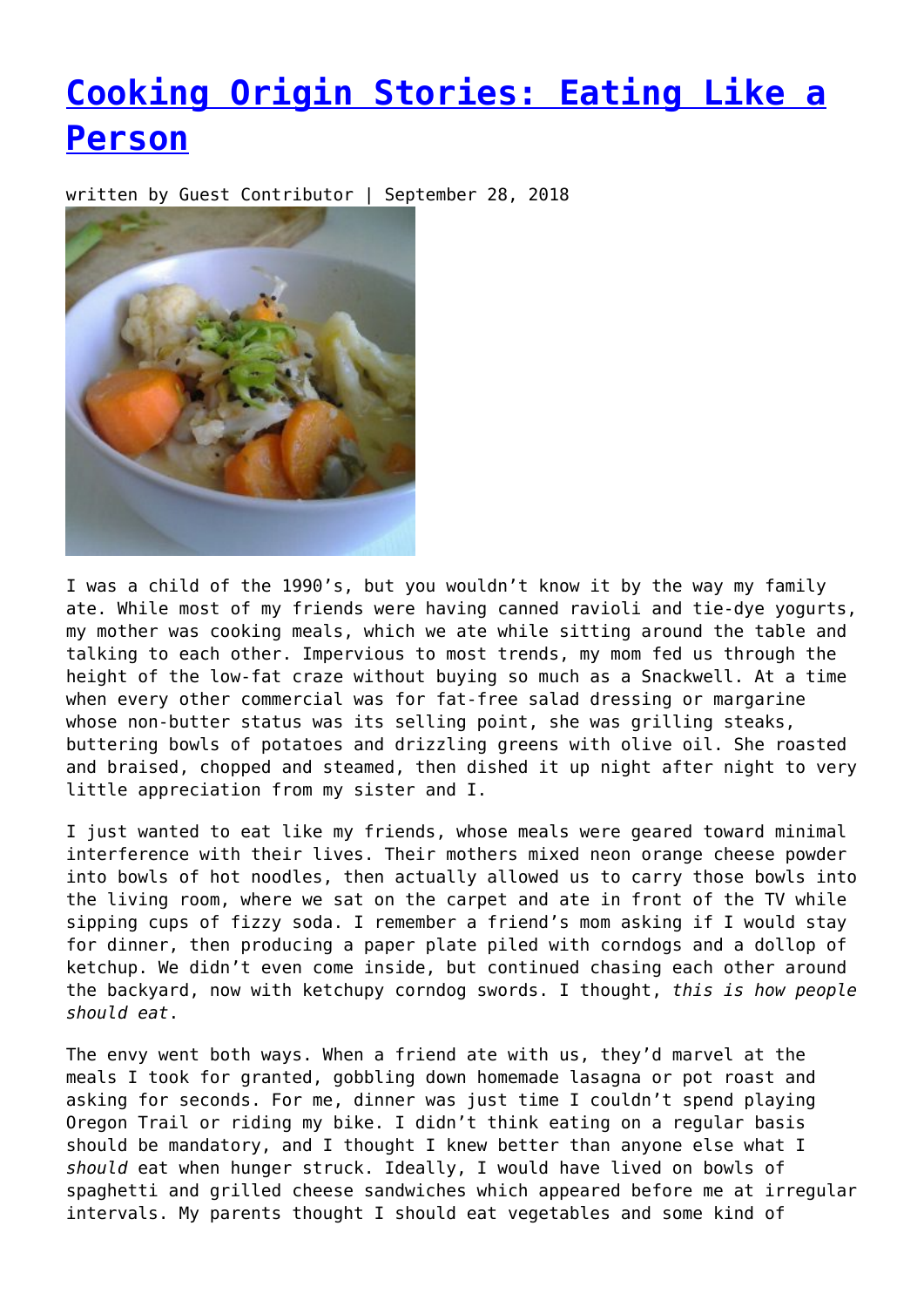protein on a daily basis. This felt to me like a great injustice.

Mom is not only oblivious to trends, she's also mostly unaffected by marketing. This made trips with her to the grocery store disappointing, as I was, like most children, an easy mark for affable tigers and trippy toucans. My sister and I whined for sugary cereals endorsed by the cartoon animals we recognized from commercials while Mom placed bags of generic Cheerios into the cart.

I remember nagging her for a frozen Kids Cuisine because I was drawn in by the box's smiling penguin, and the photo of the little square brownie in its plastic tray. She told me it would be terrible, but gave in and bought it anyway. I microwaved and ate it that night. The brownie was burned around the edges and still goopy in the center. The rest of it tasted like salt and little else. It was truly terrible. But I didn't tell her that.

It wasn't that Mom was a whole-food ideologue (which wasn't yet a common genre of person). And she wasn't obsessed with our intake of sugar, fat, or artificial ingredients. I think she simply liked to cook for her children, even when we were sullen and unappreciative, which was most of the time. She wasn't about to trade her creative outlet and language of love for convenience.

When I graduated from high school, I skipped the in-between adolescence and adulthood phase of living in a dorm and moved directly from my parents' house into a small rental house near my college's campus, which I shared with a friend. No one was there to tell me when to come home at night, where to put my things or what to eat. Every small choice seemed consequential. Would I hang curtains? Would I frame my posters or tack them up? Would I remove my shoes when I came inside? (I discovered that I would, for about a week).

The question of what to eat was complicated as well. Around fifteen, I'd started subscribing to a brand of vegetarianism which allowed me to pick pepperoni off a slice of pizza when I felt like it. At other times, I feigned strict veganism to avoid eating things I didn't want. My mom humored me, making meatless versions of my favorite foods alongside regular meals for my dad and sister. Now I had to accommodate my own dietary affectations without any cooking skills whatsoever.

I remember going to the grocery store alone and with no plan, pushing a cart through the aisles and feeling overwhelmed by options. I was an adult now, so what kind of adult would I be? The kind who ate microwavable frozen pancakes? If I bought a lot of fresh fruit, would I become the sort of person who ate a lot of fresh fruit? Exhausted, I headed to the checkout with a bag of tortilla chips and an orange.

On another early grocery trip, I bought a tub of premade cheesecake filling. I did not make a cheesecake. I didn't even have it as a dessert, but put it in the fridge and ate it one forkful at a time whenever the mood struck.

My new state of freedom didn't bring me the bliss I had expected. Instead, I had a stomach ache and the nagging sense that I couldn't go on this way. I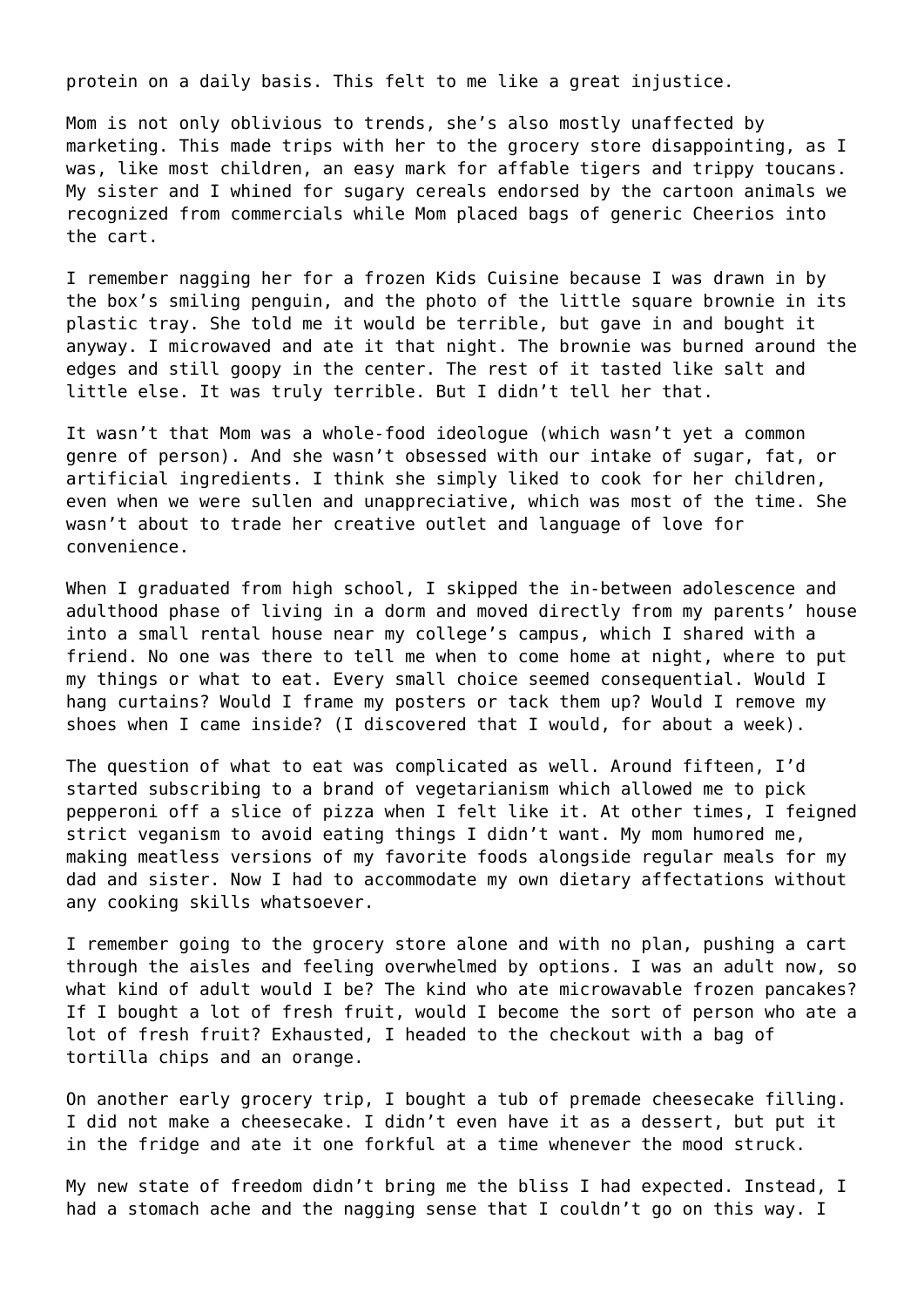had to impose some sort of order over my eating habits, and I decided that to do that, I needed to learn how to cook.

I picked up a copy of *Vegetarian Times* magazine, found a recipe for coconut curry, made a list and went to the store. There, I saw that shopping for whole ingredients was a more straight forward experience. Onions and peppers made no claims for themselves. They just sat in their bins being onions and peppers. Even then, I respected that.

When I got home with my haul, I spread it out on the table. The recipe called for two cloves of garlic. I had two entire bulbs because I didn't know what a clove was. The directions said I should mince them, and I was pretty sure that meant cut them up into small pieces. I set about peeling the papery skin from the garlic, but it kept sticking to my fingers and I had to stop chopping constantly to rinse it away. I didn't know if I should leave the green shoots growing through the center of each clove or if I should remove them. And were the hard, brown ends edible? I decided the brown bits were ok, but the shoots needed to go, and dug around in each clove with my overly large chef's knife to fish them out.

I remember having a vague awareness that chopping garlic shouldn't be this hard. I charged ahead anyway, afraid of losing momentum. If I stopped to reassess my approach I might remember I had no idea what I was doing. As my neck muscles started cramping with the unfamiliar task, I thought about all the meals which had been set in front of me my entire life, and how they were all the product of my mother straining her neck over a cutting board.

After peeling and roughly chopping about a dozen actual garlic cloves, which I believed were subsections of a single clove, I gave up. I dumped the pile of garlic in with the onions, which were sizzling in the oil and already sticking to the bottom of the pot.

After the garlic, it was mostly a matter of placing things into the pot and letting heat do the rest. I sprinkled in the curry powder and my kitchen began filling with the funky fragrance. As the curry simmered, I dipped into it periodically with a wooden spoon and tasted. The flavor was decent, but unlike any curry I'd ever had. *Shouldn't have given up on the garlic*, I thought. When it was finished, I dumped the spicy stew over some rice, which was underdone and still soggy, then garnished the bowl with a little cilantro.

The finished product looked cute and colorful, sitting on the table I'd bought at the Goodwill, under the lights for which I received a monthly bill. It didn't look exactly like the *Vegetarian Times* photo, but it was undeniably a warm bowl of perfectly serviceable food which I had prepared myself. I sat and ate.

It didn't taste great, or even like curry. The pungent garlicky flavor overpowered everything else. The curry powder never quite penetrated the other ingredients, maybe because when I noticed it starting to burn on the bottom I thought that meant it was ready and removed it from the heat. But it tasted like I probably wouldn't have to live off of intermittent forkfuls of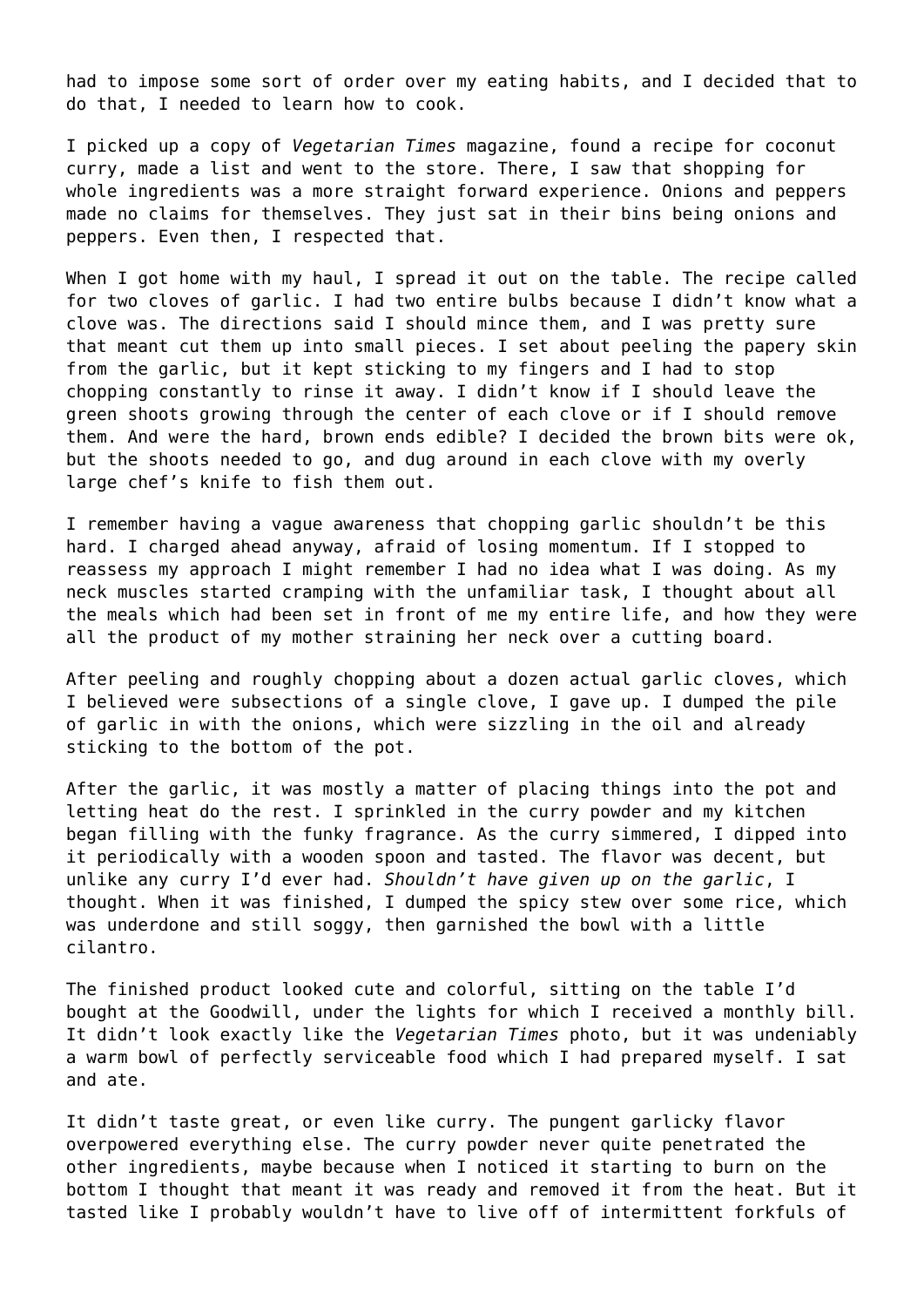cheesecake filling for the rest of my life. I would learn to cook and eat like a person.

Today, I know what a garlic clove is, and what mince means, and how to make a vegetarian curry which is better than decent (despite no longer being a vegetarian). I shop and cook more and more like my mother every year, falling back on staples, distrusting pre-made foods, and shrugging at brand names. When we're overwhelmed by choice, we often revert to what we know. In this case, that's a blessing.

## **(Better Than My First) Sweet Potato Coconut Curry**

1 tablespoon coconut oil 1 medium yellow onion, diced 1 teaspoon fresh ginger, minced 2 cloves garlic, minced 2 large sweet potatoes, peeled and cut into  $\frac{1}{2}$  inch cubes 1 red bell pepper, diced 1 green bell pepper, diced 1 16-ounce can coconut milk 1 16-once can diced tomatoes 2 tablespoons good curry powder (or more to taste) 1 teaspoon sugar Salt to taste Cilantro and lime for garnish

Heat a large pot over medium heat, then add the coconut oil and let it melt. Add the onions, garlic, and ginger. Stir and cook until fragrant, about two to three minutes.

Add the sweet potatoes, bell peppers, and about  $\frac{1}{2}$  a tablespoon of the curry powder. Stir until everything is coated in the seasoning and oil, then let it sizzle for a couple of minutes.

Add the coconut milk, the can of diced tomatoes (juice and all), and the remaining curry powder. Bring it all up to a low boil, then reduce heat to a simmer and cook uncovered for about 15 minutes, until the curry starts to thicken.

Cover and continue to simmer for another 10 – 15 minutes. Add the sugar and salt, taste, and adjust seasoning as desired.

If you'd like the curry thicker, you can smash a few of the sweet potatoes against the side of the pot and stir them in. Serve over rice with a cilantro garnish and a squeeze of lime.